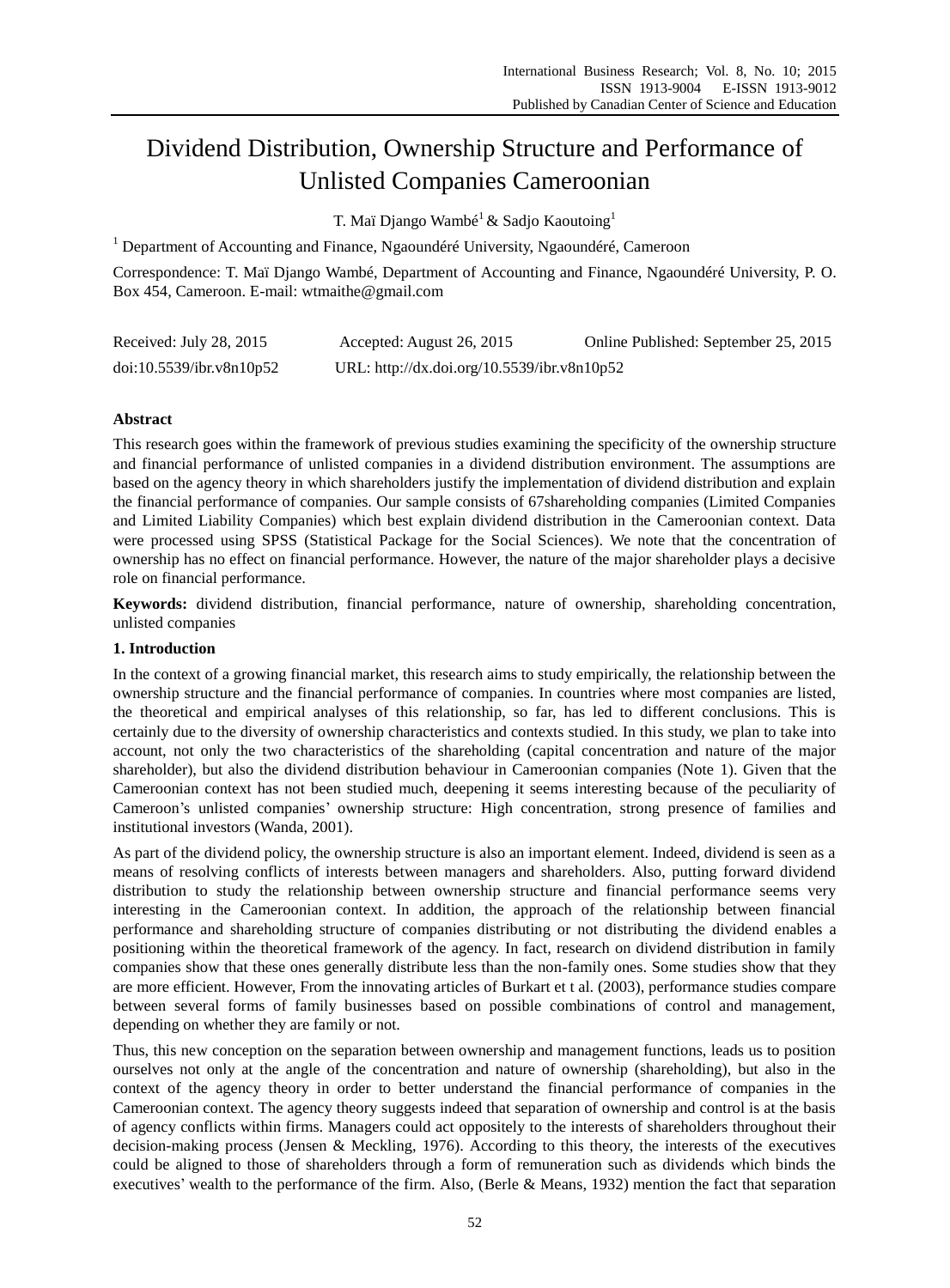between ownership and management functions explores different research paths and suggests that a conflict of objectives between owners and managers of a company should appear to influence the performance of the firm. For (Demsetz & Lehn, 1985) the presence of a controlling shareholder acts as a governance mechanism to discipline the leaders. The concentration of capital thus contributes to align the interests of the controlling shareholders on those of the minority. The nature of shareholders may also influence the resolution of agency conflicts. The agency theory therefore considers that organisational costs are very low in family businesses because property rights are limited to decision-making agents and to agents who personally bear the consequences (Jensen & Meckling, 1976; Fama & Jensen, 1983). This would make management easier and allow a good performance.

Shareholders' position towards dividend policy therefore seems important to us in the assessment of the performance of companies, in a context where there is no financial market. Most studies have focused on the relationship between ownership structure and performance, highlighting the nature of shareholders (family shareholding). Research conducted in Cameroon were based on the explanatory factors of dividend (Mai & Tsapi, 2013), financial structure and performance (Wanda, 2001), corporate governance and performance (Feudjo, 2006). By examining the relationship between ownership structure and performance of companies that distribute or do not distribute the dividend, we integrate to the study, the nature and concentration of ownership. This research is, thus, the first research in this context but comes to complement existing studies in the world.

**The subject of our research is to deepen the relationship between ownership structure and corporate performance in an environment characterised by the distribution of dividend**. The central question guiding our thinking is this: **does the financial performance of Cameroonian companies differ from their ownership structures, taking into account the distribution of dividend?** On the basis of this question, we have two main objectives: to highlight the specificities of the policy of dividend distribution in these types of companies and to compare the financial performance of companies according to their ownership structure and on the decision to distribute dividend.

This article is organized as follows: the first part is initially devoted to the presentation of the relationship between dividend policy and ownership structure and, secondly, to present the theoretical performance of different types of ownership and research hypotheses. In the second part, we present the methodology, the empirical results and the interpretation of results. Finally, we present our conclusions.

## **2. Dividend Distribution and Ownership Structure**

According to Severin and Dhennin (2003), the ownership (shareholding) structure is a plural concept because it includes the shareholding structure (concentration and/or nature of the shareholders) and the executives' contributions to the capital. Despite divergent results from empirical studies across countries, this variable helps to explain some of the variations in the distribution policy.

## *2.1 The Nature of Ownership and Dividend Distribution*

The nature of ownership falls within the theoretical framework of the agency, its influence on dividend policy is based on the works of Jensen and Meckling (1976). Indeed, firms controlled by a family, a group of people or an institution, do not have the same distribution potentials (Charreaux, 1991; Allouche & Amann, 1995; Romieu & Sassenou, 1996). Also, family businesses constitute the most prevalent form of business organisations in developed countries (Du., 2007) as well as in developing countries (Khanna, 2000). For Latrous Imen (2004), family businesses are often organised in a pyramidal form so that a shareholder can hold the majority of shares or voting rights. We see then that this type of business is much more concentrated than dispersed. This is shown in the study by Faccio and Lang (2002). Of the 607 companies in their sample, 64.82% are controlled by families and only 14% has a dispersed ownership. We therefore believe that family businesses have a concentrated ownership, and to this end, distribute dividend less.

By focusing on Japanese firms, Stouraitis et al. (2004) found, in the case of low-growth companies, that institutional ownership has a positive effect on dividends. In Austria, Yurtoglu and Gugler (2003) found that the identity of the controlling shareholder only influences the distribution rate of companies which have many investment opportunities. They show that firms controlled by the state have a higher distribution rate than firms controlled by another company or a bank. On the other hand, companies controlled by families have the lowest distribution rate. It is in this sense that the director of a company offering services specified: " *I, as a family head and director of the company, occasionally deduct on the profits to solve the problems of my wife and my children who are shareholders*" (Note 2).

In the same vein, Calvi-Reveyron (1999, 2000) shows that family firms distribute dividends less than managerial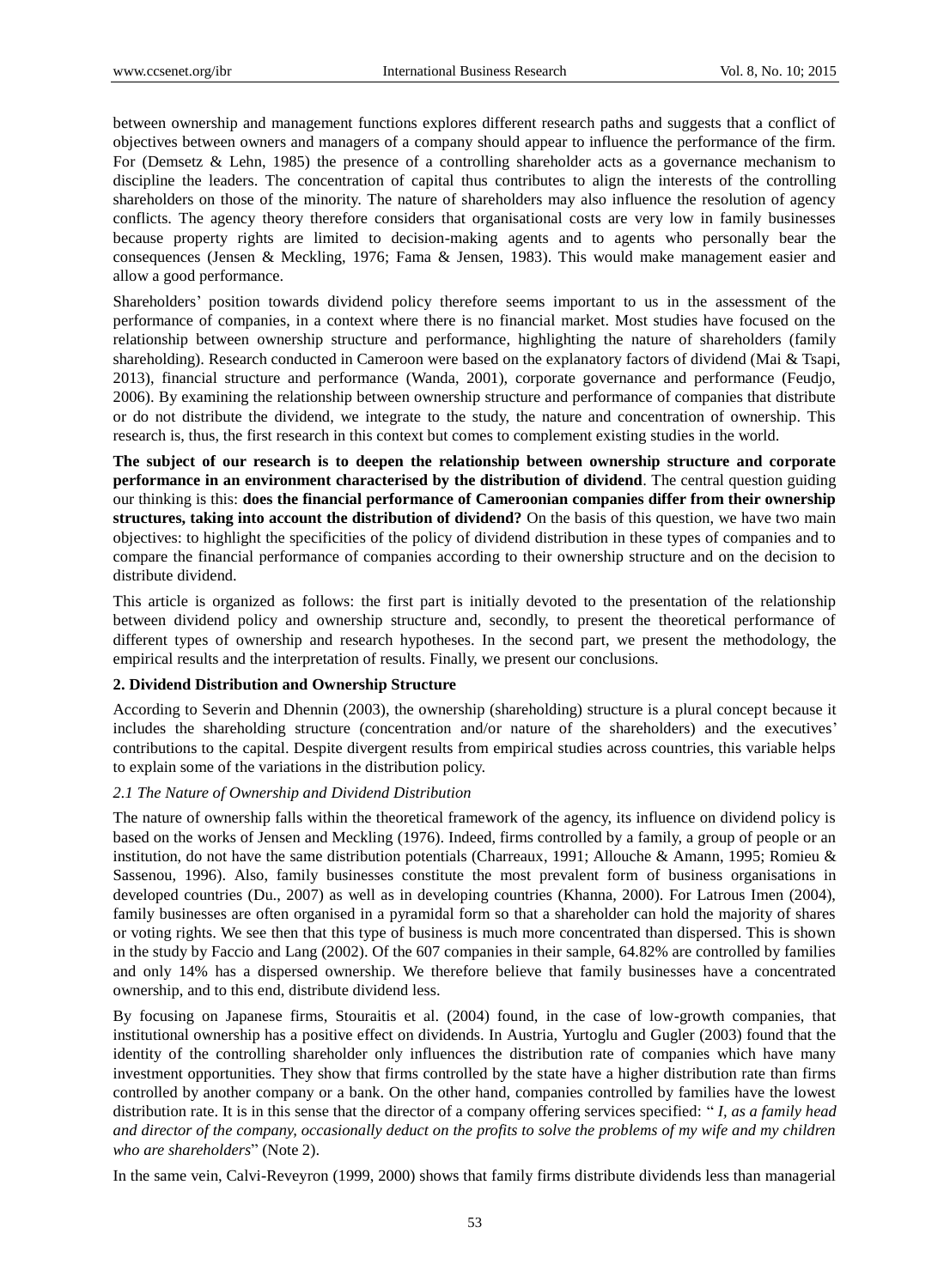firms and companies controlled by other types of shareholders. Thus, the special agency model of family firms adversely affects agency costs and thereby, can reduce the need to pay significant dividends to shareholders. In line with this reasoning, Poulain-Rehm (2000) notes that the family ownership structure implies a reduction in the distribution rate compared to other types of structures.

# *2.2 Ownership Concentration and Dividend Distribution*

The ability to extract profit or the difficulty to be controlled may vary from one ownership structure to another. The influence of ownership concentration on dividend policy has been the subject of much literature.

Thus, in France, in two studies carried out in 131 French companies for the period 1988-1994, Calvi Reveyron (2000) also found that dividends are higher in managerial firms' than in family businesses. Indeed, the presence of dominant or significant shareholders in a company is part of the control exercised over the executive. Therefore, dominant shareholders are likely to promote or oppose the distribution of dividend. Based on this logic, we can say that it is those who have power that decide. Thus, the holding of shares or voting rights by certain shareholders may aggravate the non-distribution of dividend. It is in this sense that studies by Rozeff (1982), Lloyd et al. (1985), Dempsey and Laber (1992) show the negative influence of ownership concentration on dividend distribution. By focusing on Finnish companies, Maury and Pajuste (2002) show that the negative influence on the dividend distribution rate lies at the major shareholder's control. Their results are in line with the control of decisions by the dominant shareholder but may also be the evidence of an expropriation of minority shareholders by a control shareholding. According to these authors, the presence of a shareholder with more than half of the firm's control has a negative effect on the distribution rate.

But on the other hand, the negative relationship between the distribution policy and ownership concentration is not backed by other researchers. The works of Renneboog and Trojanowski (2007) show a positive relationship instead. Their empirical study, which focuses on a sample of 985 British companies, tends to show a positive relationship between ownership concentration and dividend policy. In fact, they noticed that the presence of control blocks in the shareholding aims to reduce agency costs and improve the sharing of dividend. The study by Kouki and Guizani (2009) in Tunisian enterprises also backs the idea that a high concentration of ownership encourages high dividend distribution.

From this literature review, we note that the presence of majority shareholders in the ownership structure positively or negatively influences the distribution policy. Because of this discrepancy in the literature on the subject, an exploratory study was conducted in eight Cameroonian companies to determine the factors explaining the distribution of dividend. The role of the shareholding structure was raised by several respondents. Thus, several times, five CEOs took their companies as examples. They mentioned the presence of one or two majority shareholders in the capital structure and their reluctance to admit dividend distribution. To illustrate this situation, we retained the response of the manager of a business enterprise in the city of Garoua, "*I am the majority shareholder of the company... the more we distribute dividend, the more there is capital flight*". In such a context it is important to consider the relationship between ownership structure and performance.

# **3. The Performance of Companies through the Opening of Capital**

In this part, we present the relationship between the ownership structure and the company's performance proposed by the agency theory, and we formulate related research assumptions.

# *3.1 Nature of Ownership and Corporate Performance*

After showing the relationship between nature of ownership and dividend distribution, the analysis of performance is also greatly enriched when combined to the nature of ownership. In fact, most empirical studies on ownership structure have demonstrated the superiority of the performance of family businesses over other types of ownerships (Note 3).

Also in managerial companies, the works of Craswell et al. (1997) show a nonlinear relationship between the executives' shareholding and the company's performance. For them, the association would be positive firstly, and then the link between the executives' shareholding and performance would be negative from a certain level of ownership by the executives. Similarly, other authors (Alonso-Bonis & Andrea-Alonso, 2007) mention a positive relationship between the managers' shareholding and performance. On the other hand, the relationship between institutional investors, state ownership and performance is also mitigated. In fact, Al Farooque et al. (2007) notice a nonlinear relationship between the level of investors' shareholding and the performance of companies, which suggests that institutional investors invest in the control of a firm only as from a certain level of shareholding. One may think that the influence of the nature of ownership depends on the degree of involvement of controlling shareholders within the company. In particular, family shareholders who are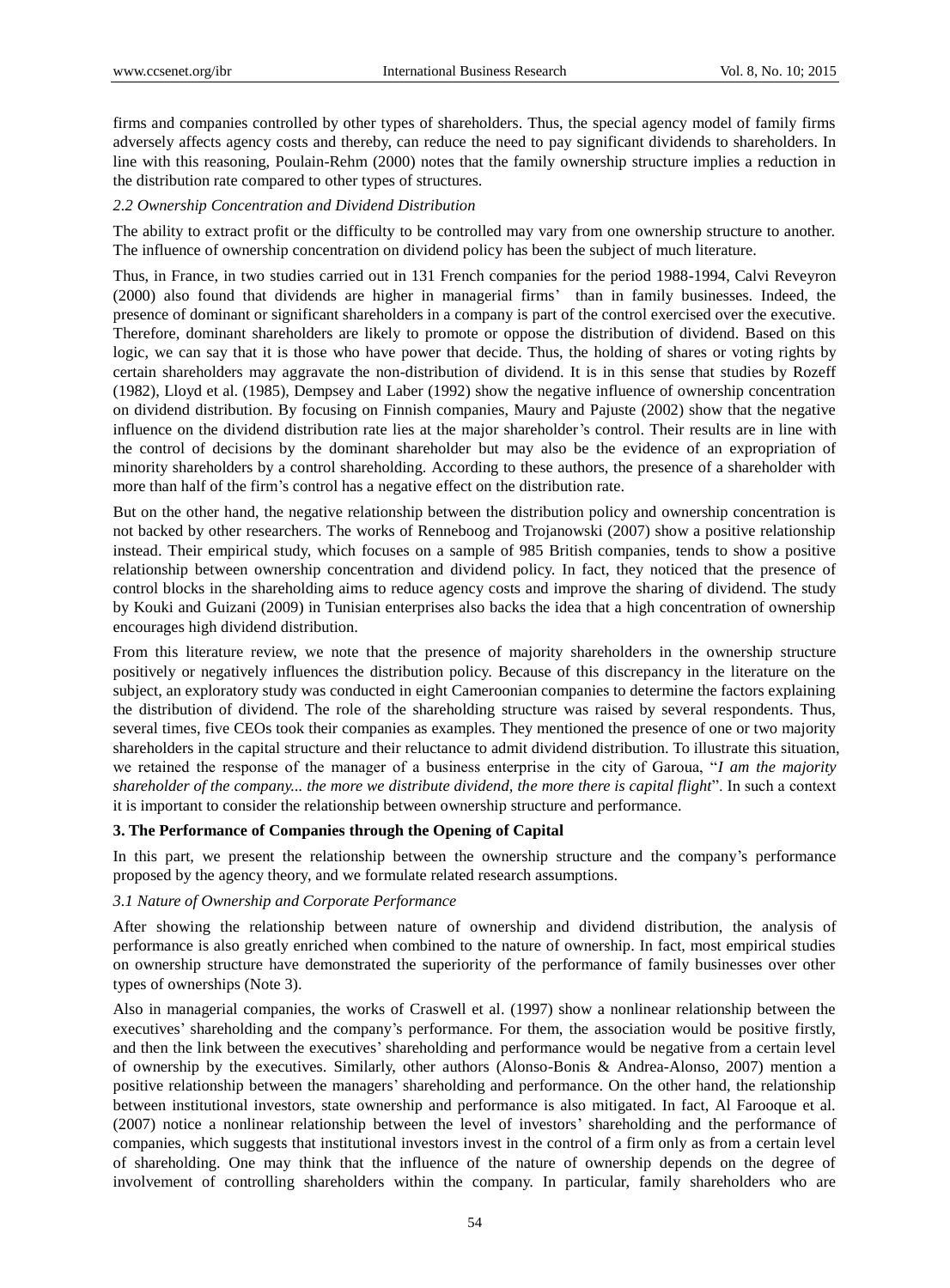executives are supposed to have a long term interest in the company.

Thus, Palmer (1973) noticed that companies with high family ownership also have significantly higher rates of profit. In the same vein, Sorensen (1974) conducted a study on 60 companies, amongst which are 30 family companies (20% or more of the shares are held by the family) and 30 managerial companies (no block of more than 5%) during the period 1948-1966. He concluded that family businesses grow faster than other types of businesses. Other studies by Sraer and Thesmar (2007), Allouche and Amann (1998), Gallo and Vilaseca (1996), Romieu and Sassenou (1996), Djelassi (1996) show a positive influence of family ownership on the performance of companies.

But on the other hand, the positive relationship that exists between company performance and family ownership is not supported by other researchers. Also, some studies show that family members are sometimes motivated by their own interests and not by family interests (Morcket et al., 1988; Morck & Yeung, 2003). Phenomena of nepotism and opportunism are likely to arise in the chief executive officer and generate a behaviour of maximisation of his personal utility to the detriment of minority shareholders (Markin, 2004). Anderson and Reeb (2003) as well as Maury (2006) even demonstrate on an empirical basis (American for Anderson and Reeb and European for Maury) that a family ownership structure initially improves the value of the company, but also that this value decreases as from a certain level of family ownership (approximately 30%).

Despite the contradictory debates that we have just mentioned, both the conceptual arguments and the empirical validation provided by literature about the performance and nature of ownership largely seem to support the hypothesis of the superiority of family businesses over other organisations. Also, faced with this situation and in our context where most of the businesses are family, we suggest the following hypothesis:

# **H1: family ownership positively influences the performance of Cameroonian companies in a dividend distribution environment.**

# *3.2 The Concentration of Ownership and Corporate Performance*

The study of ownership concentration in the literature shows that it is a determining factor for the performance of companies. The relationship between these two variables can either be positive or negative. Also, from a theoretical point of view, ownership concentration may be positively associated to performance if it is assumed that concentration causes a convergence of executives' and remaining shareholders' interests (Jensen & Meckling, 1976). Several empirical studies have tested the relationship between the concentration and performance of companies but the results obtained are divergent across countries.

In Spain, Alonso-Bonis and Andrés Alonso (2007) found a positive relationship between ownership concentration and performance, especially when the control has the majority. In France, Boubakri et al. (2005) observed a positive relationship on an international sample and noticed that the positive effect is more pronounced when the protection of minority shareholders is lower. In the United States Morck et al. (1988) presented studies which indicated that this effect had the image of a bell-shaped curve (curvilinear relationship): As concentration increases and performance improves, then reaches a maximum point on the curve, then a negative slope, and thus a negative effect on the degree of concentration. When a shareholder has too much control, it may draw some of the profits for himself rather than for the company.

In another sense the concentration of ownership may also have a negative effect. In fact, when ownership is concentrated in the hands of the executives, it sometimes becomes difficult to evict them even if their performance is unsatisfactory. The works of Shabou (2003) examine the impact of capital's concentration on financial performance in the Tunisian context. They conclude that the concentration of capital has an insignificant impact on performance. More recently, Kirchmaier and Grant (2005) showed a negative relationship between ownership concentration and performance in the European context. They noted that the phenomenon is especially true when the majority shareholder holds more than 10% of capital.

We find out that the concentration of ownership helps to explain some of the variations noticed in the performance of companies but empirical studies' results are divergent. Thus, in the Cameroonian context characterised by a weak protection of minority shareholders and a concentrated ownership, we assume that the low level of minority shareholders' protection is likely to reinforce the positive link between concentration and financial performance. This leads us to formulate the following hypothesis:

# **H2: the financial performance of Cameroonian companies is positively associated to ownership concentration in a dividend distribution environment.**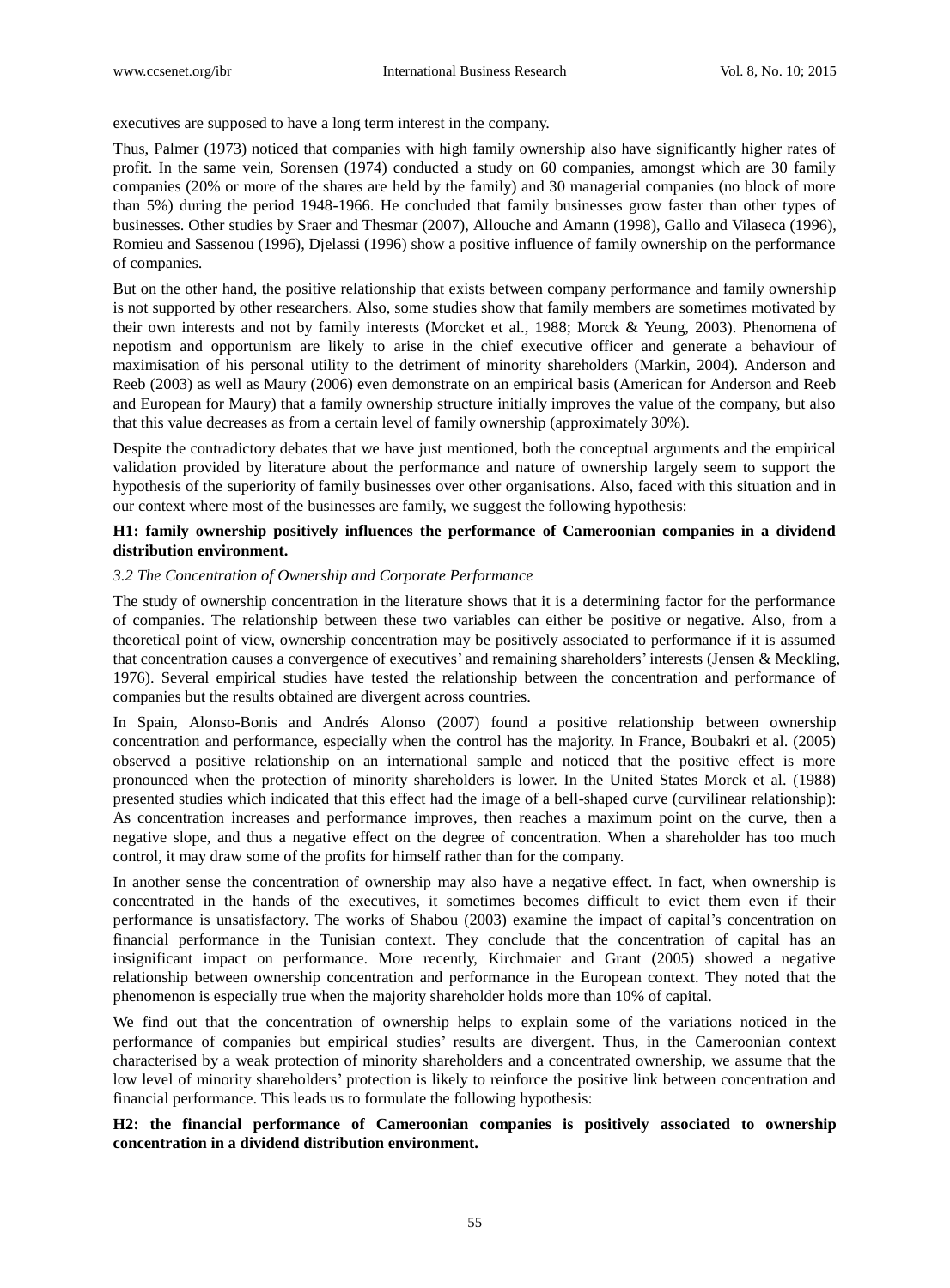## **4. Empirical Study**

In this second part, we will first present our sample, measures of the variables, as well as the descriptive analysis. After that, we will present the empirical results and their interpretation.

## *4.1 Sample*

To carry out this research, we opted for the hypothetical-deductive method. We also used qualitative and quantitative analysis and showed how the combination of these methods enriches the analysis of dividend policy and performance. The use of combined techniques often leads to more relevant and richer data. The qualitative study conducted among the executives who decide on the distribution of dividend in companies highlights the behaviour of Cameroonian companies and local specificities in the use of profits. It describes the distribution's decision-making process. The quantitative study is then implemented to test the hypotheses of our theoretical model. The study population includes Limited Liability companies and Limited Companies only.

In the absence of an exhaustive list of the study population, the compilation of data from various sources (Cameroon Zoom and advertising media) led to the constitution of a directory of 245 companies. This sampling base is due to the administration of our questionnaire in the cities of Douala and Yaoundé (these two regions account for 97% of the industrial, commercial and service companies of our survey). In addition, of the 245 companies comprising our sampling base, we were able to establish contact with only 75 of them. We had 67 usable responses. The figure below shows the distribution of the different categories of companies belonging to the study sample according to the legal form.



Figure 1. Distribution of companies according to their size and legal form

It seems quite clear that the Limited Companies (LCs) and the Limited Liability Companies (LLCs) are part of the small, medium-sized and big companies. A high concentration of medium-sized companiesis observed among the LLCs (23 companies) and the LCs (12 companies). However, we also note that most of the big companies are LCs (10 companies) compared to small ones (7 companies).

# *4.2 Variables*

## 4.2.1 The Explained Variable: Financial Performance

Thomsen and Pedersen (2000) used two variables to measure the financial performance of a company: An accounting variable (return on assets (ROA)) and a variable of market valorisation (Tobin's Q). As highlighted by Demsetz and Villalonga (2001), the two variables do not measure the same aspects of financial performance with respect to two criteria: the temporal aspect and the measure's shaping. From a temporal perspective, the ROA measures a past accounting performance while Tobin's Q is guided by investors' expectations. On the other hand, if the ROA is the result of professional constraints to income statements, Tobin's Q integrates the psychology of investors in the valuation of companies' equity. Gomez (1996) considers net income as a final measure of profit and therefore as a prime indicator of financial performance. In this work, we have used this measure. The following table highlights performance in the companies of our sample.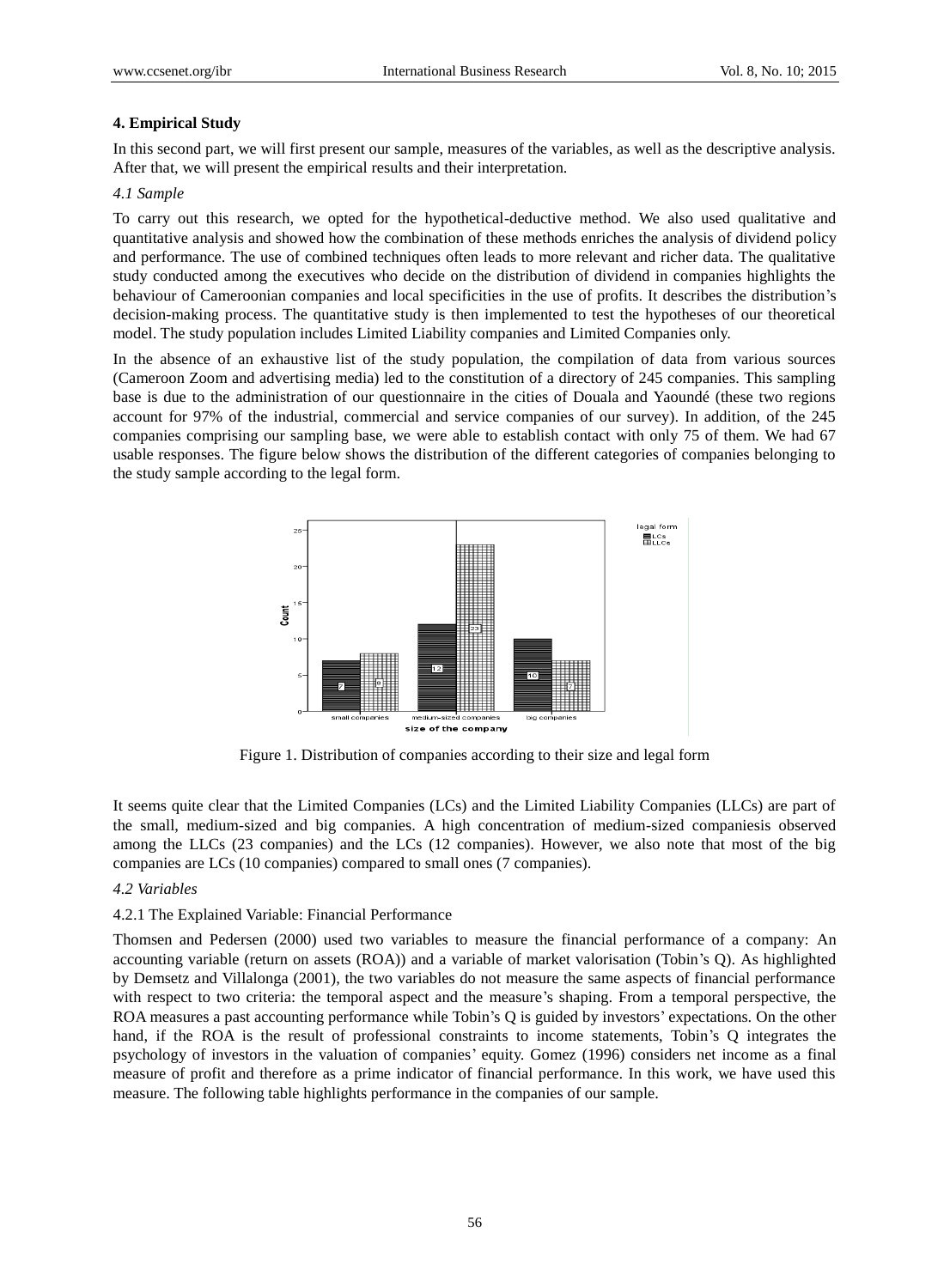| <b>Bottom line (net income)</b> | Ouantity | Percentage | Cumulated Percentage |
|---------------------------------|----------|------------|----------------------|
| Insufficient                    | 15       | 22.4%      | 22.4%                |
| Stable                          |          | 16.4%      | 38.8%                |
| Satisfactory                    | 41       | 61.2%      | 100.0%               |
| Total                           | 67       | 100.0%     |                      |

Table 1. Distribution of companies according to increase in net income

Source: Our surveys.

On the whole of our sample, 41 companies (61.2%) are satisfied with the increase in net income. We notice that companies which think net income is stable are very far from those for which net income progresses (11 companies or 16.4%). However, 15 companies (22.4%) have a stable net income.

#### 4.2.2 Explanatory Variable

## \* CONCENTRATION OF CAPITAL

The number of shareholders in the company: This measure is frequently used in North American research by authors such as Rozeff (1982) and Noronha et al. (1996), to assess the dispersion of ownership. On the other hand in Cameroon, there is no precise measure of this variable and we are not using this variable in the framework of our research.

The Herfindahl index: This is an index of concentration, often used in economics. It is possible to calculate the concentration of ownership or control using this index. Some authors use the percentage of the ownership or of the control of the top three shareholders. For Montandrau (2004) for example, it is possible to estimate the concentration of ownership using this measure. One can use either the percentage of shares or the control of voting rights. In our qualitative study, we noticed that it was very easy for the executive to estimate at least the percentage of shares of the top three shareholders. This is why we choose to retain this measure. There are several levels which make it possible to consider that a shareholder is the majority one. We chose the 33.33% threshold recommended by Calvi-Reveyron (2000), which corresponds to the necessary blocking minority in a general assembly meeting.

## \* MEASURING THE NATURE OF OWNERSHIP

We made the assumption that the nature of ownership had an influence on the performance of Cameroonian companies. The identity of the major shareholder can help to understand the nature of variations in the financial performance of companies. As we said in the first part, literature is not unanimous on what "Influence of the presence of a major shareholder" means, be it a family, a bank, a company, an institution, the State, a group of individuals, etc. Results vary across countries. We therefore measure the nature of ownership by four sets of variables as shown in the table below.

#### Table 2. The nature of ownership

| Measuring the nature of ownership | The State and other public | Industry | A family | Managerial (individuals)) |
|-----------------------------------|----------------------------|----------|----------|---------------------------|
|                                   | organisations              |          |          |                           |
| Nature of the major shareholder   |                            |          |          |                           |

Added to these measures are: The distribution of dividend, investment opportunities, the size and the activity sector.

# \* DIVIDEND DISTRIBUTION

\* The distribution policy is usually measured by two variables:

**The rate of distribution**, which is the dividend pay-out ratio with respect to the company's revenues (Rozeff, 1982; Noronha et al., 1996; ....). This rate reflects the arbitration made by managers between distribution and retention, despite the fact that its interpretation is unlikely for companies that pay out the dividend, irrespective of whether a low income or a loss (Wood, 2007). This can be used in the Cameroonian context with its financial market that is still to take off.

**The dividend yield**, which is the ratio of the dividend on share price or the pay-out on market capitalization of the company (Hu & Kumar, 2004). The yield reflects the point of view of shareholders and their return on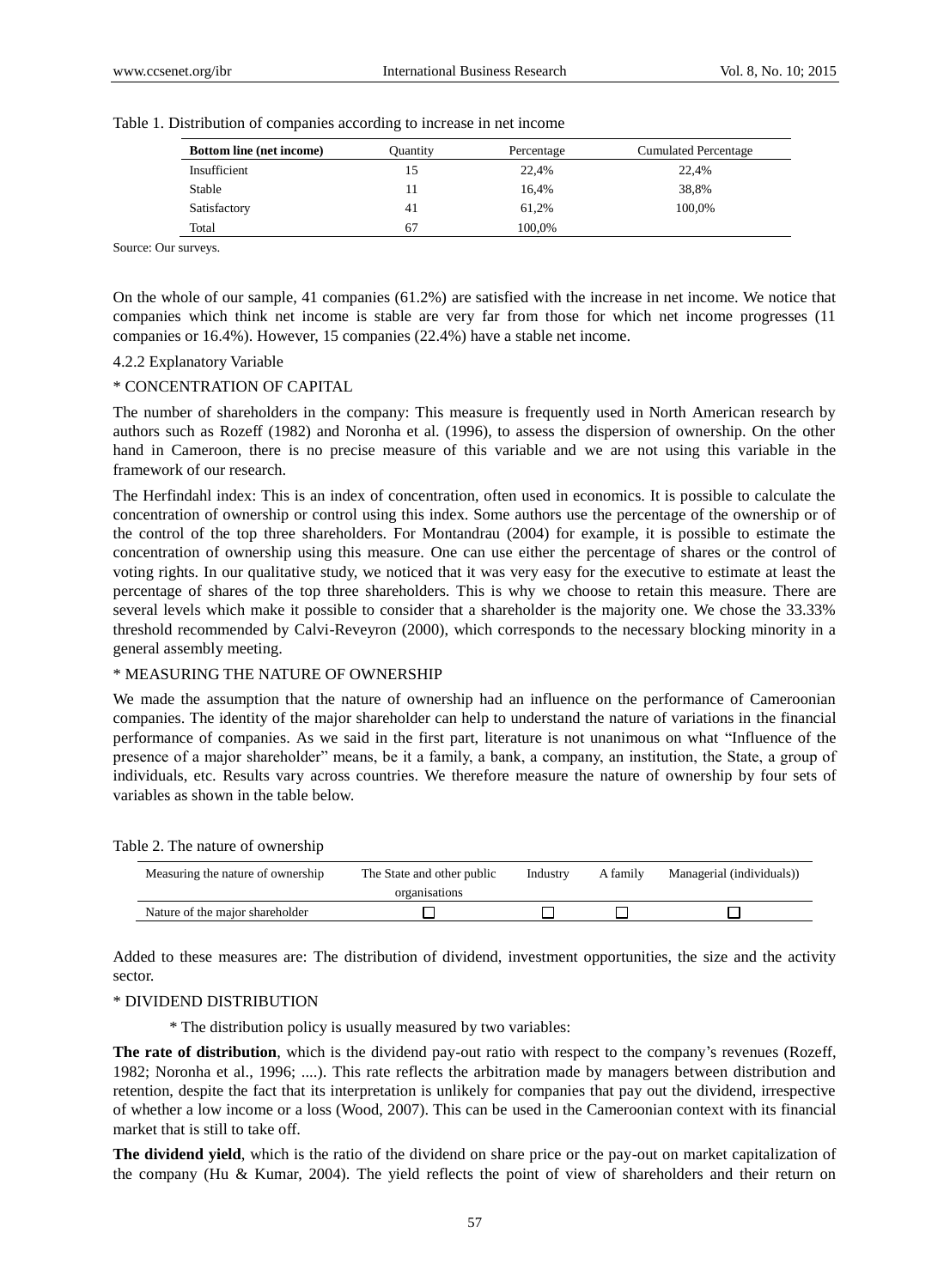investment. However, its assessment can vary greatly depending on the chosen share price (mid-year, year-end ...). The difficulty in interpreting dividend yield in our context where the financial market is almost non-existent is a major limitation to these measures in our work.

Given that pay-out rates are not made known to the public in Cameroonian companies, we choose to measure distribution policy by the dividend pay-out frequency. We believe that measuring dividend distribution by the pay-out frequency (arbitration between distribution and retention) is more suited in the Cameroonian context, since it is easier to deal with this one in an environment where most companies are not listed. Exploratory investigation to confirm the effectiveness of certain practices concerning dividend distribution in Cameroonian companies, led to the identification of this attribute. Thus, the frequency of distribution differs across companies. For example, in a company it will be shown that the payment of dividend can be every year (always). In other companies, it will be all about showing that the payment of dividend goes beyond a year (often) and as the years go by, payment becomes scarce. In some other companies still, there are no dividend pay-outs (never). We hold as measure, the dividend distribution frequency.

# \* INVESTMENT OPPROTUNITES

The intensity of research and development in a company can help assess its investment opportunities if we assume that research creates growth opportunities. This measure is used by Poulain-Rehm (2005). Some writers like Denis et al. (1994), Grullon and Michaely (2004) appreciate the level of investment opportunities in a firm through capital expenditures, acquisition of equipment and through future research and development. Thus, investment opportunities of the year N can be evaluated by the amount of investments made in  $N + 1$ . It is in this sense that we measure investment opportunities through expenses on research and development, in the acquisition of equipment and in the training of employees. All these expenses are assessed with respect to the company's income.

## \* THE SECTOR

In our survey, we distinguished 18 industrial companies, 26 service companies and 23 trade companies.

# \* MEASURING COMPANY SIZE

About the size, we opted for the classification of companies in line with that of Cameroon's Economic and Social Council, that is, small companies (10 to 49 employees); Medium-sized companies (50-150 employees); Big companies (151 or more). Therefore, a synthesis of the variables retained is as follows:

| Variables       | <b>Definitions</b>            | <b>Measures</b>                                                                    |
|-----------------|-------------------------------|------------------------------------------------------------------------------------|
| <b>PERFI</b>    | Financial Performance         | Net income                                                                         |
| <b>CONACT</b>   | The concentration of          | The percentage of shares held by the top three shareholders                        |
|                 | ownership                     |                                                                                    |
| <b>NAACT</b>    | Nature of the principal       | The State / other public agencies, industry, family, Managerial (individuals).     |
|                 | shareholder                   |                                                                                    |
| <b>DED</b>      | The dividend distribution     | The dividend distribution frequency                                                |
| <b>OPPIVEST</b> | <b>Investment Opportunity</b> | Expenses on research and development expenses for the acquisition of equipment and |
|                 |                               | expenses on employee training based on results.                                    |

We conducted a descriptive analysis of these variables. Thus, the descriptive analysis on the variable "concentration of ownership" shows that of the 67 companies in our sample, 36 companies have a percentage of shares held by the top three shareholders greater than 33.33%. This result indicates that companies' ownership is slightly concentrated in the hands of the top three shareholders (53.7% of companies) as shown in Table 4.

Table 4. Percentage of shares held by the first 3 major shareholders

| Percentage of shares of the first three shareholders | Frequency | Percent | Valid Percent | Cumulated Percent |
|------------------------------------------------------|-----------|---------|---------------|-------------------|
| Less than $33, 33\%$                                 | 31        | 46.3    | 46.3          | 46,3              |
| More than 33, 33%                                    | 36        | 53.7    | 53.7          | 100.0             |
| Total                                                | 67        | 100.0   | 100.0         |                   |

Source: Our surveys.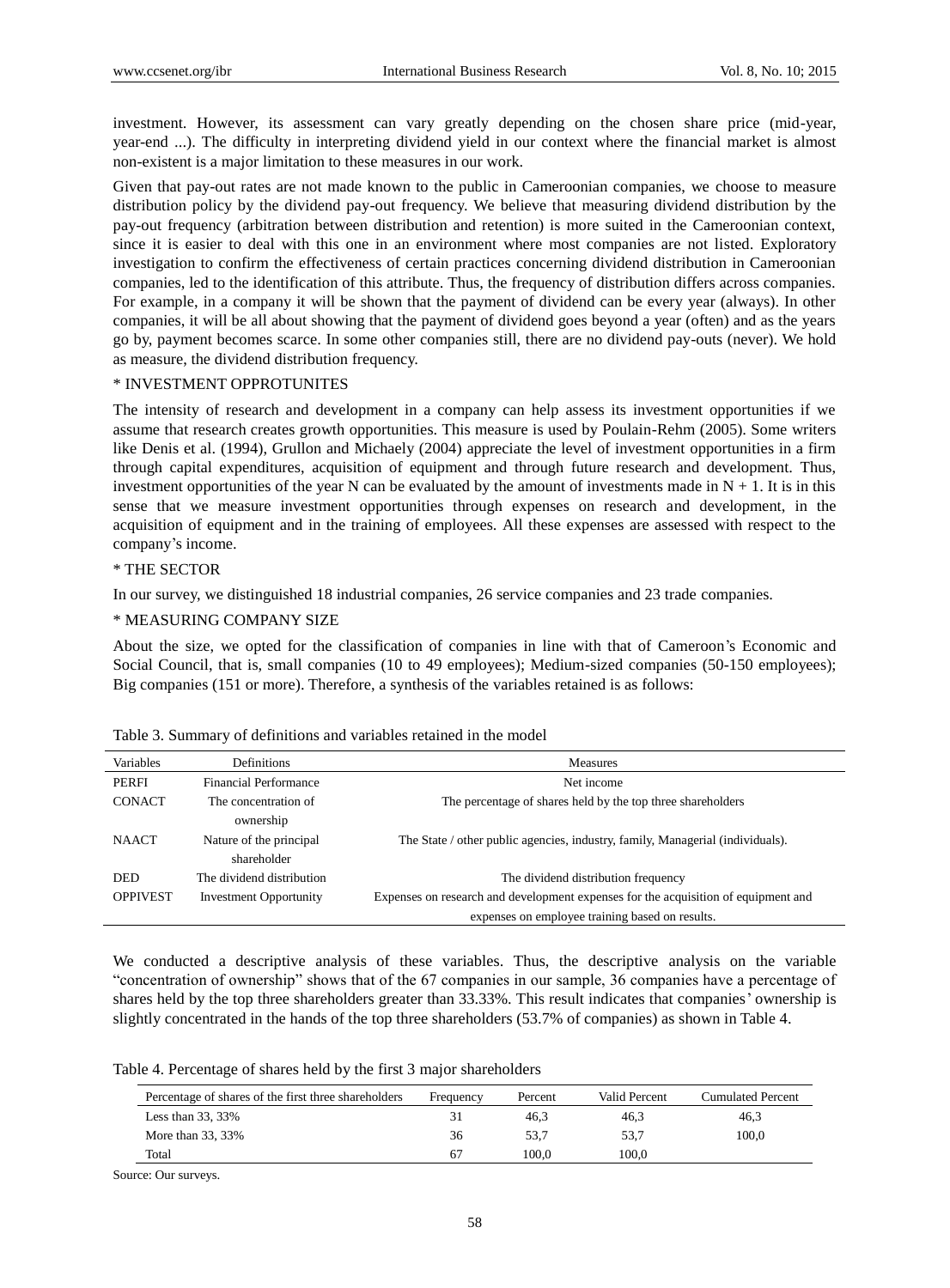We see in the table that follows that consideration of the nature of the main shareholder is quite varied. The grouping of individuals has a special place in the companies of our sample. Indeed, shareholders are mostly groups of anonymous investors (38.8%). Industries and families represent 25.4% each. The state and other public agencies represent 10.4% of companies.

|  | Table 5. Identity of the major shareholder |  |  |  |
|--|--------------------------------------------|--|--|--|
|  |                                            |  |  |  |

| Nature of the main shareholder       | Frequency | Percent | Valid Percent | Cumulative Percent |
|--------------------------------------|-----------|---------|---------------|--------------------|
| The State and other public companies |           | 10,4    | 10,4          | 10,4               |
| Industry                             | 17        | 25,4    | 25,4          | 35,8               |
| A family                             | 17        | 25,4    | 25,4          | 61,2               |
| Managerial                           | 26        | 38,8    | 38.8          | 100,0              |
| Total                                | 67        | 100.0   | 100.0         |                    |

Source: Our surveys.

Then, on the whole sample, 28 companies (41.8%) always pay out the dividend. We also notice that the number of companies which do not regularly pay out the dividend is not far from those paying the dividend yearly (25 companies or 37.3%). In contrast, 14 companies (20.9%) never pay out the dividend.

| The dividend distribution | Frequency | Percent | Valid Percent | Cumulative Percent |
|---------------------------|-----------|---------|---------------|--------------------|
| Never                     | 14        | 20,9    | 20,9          | 20,9               |
| Hardly                    | 25        | 37,3    | 37,3          | 58,2               |
| Always                    | 28        | 41,8    | 41,8          | 100,0              |
| Total                     | 67        | 100.0   | 100.0         |                    |

Source: Our surveys.

## **5. Results**

## *5.1 The Ownership Structure and Dividend Policy*

Our first objective was to present the peculiarities of dividend distribution with respect to the shareholding structure in the companies of our sample.

## **Ownership concentration and dividend policy**

In the case of this first relationship, the Levene test indicates that the variances of ownership concentration are unequal, from the dividend distribution perspective ( $F = 6.008$ ;  $p = 0.017$ ). With the assumption of unequal variances, the absolute value of the obtained Student's t is 5.016 to 66 degrees of freedom and significant at  $p =$ 0.000. This result indicates the presence of an ownership concentration effect on dividend distribution. This result reinforces the finding according to which companies that have a percentage of shares held by the top three shareholders greater than 33.33%, do not distribute dividends. We can therefore say that the decision to pay out the dividend varies negatively with respect to the concentration of ownership in the companies in our sample.

## **The nature of ownership and dividend policy**

As a reminder, the identity of the major shareholder being understood thanks to four answer modalities, we will use an analysis of variance to 1 factor (ANOVA one way). In this case, the statistical Levene is 3.413 at significance level of  $p = 0.023$ . This reflects the lack of homogeneity of variances between the four groups of shareholders considered, in relation to the identity of the shareholders. Analysis of variance revealed a Fisher's F of 6.193, significant at  $p = 0.001$ . This Fisher's F probability being well below the significance level of 0.05; there are significant differences with respect to the identity of the major shareholder when considering the variation of dividend distribution in the medium-sized companies. In other words, the payment or non-payment of dividends in companies would differ, depending on the nature of the major shareholder in these enterprises.

Scheffe and Ducan's tests at the threshold level of  $p = 0.05$  indicate that the average in the group of family companies (-0.873) is lower and significantly different from that of the group of industries (0.765), of the State and other public companies (0,840) and of individuals or managerial companies (0.873). The grouping of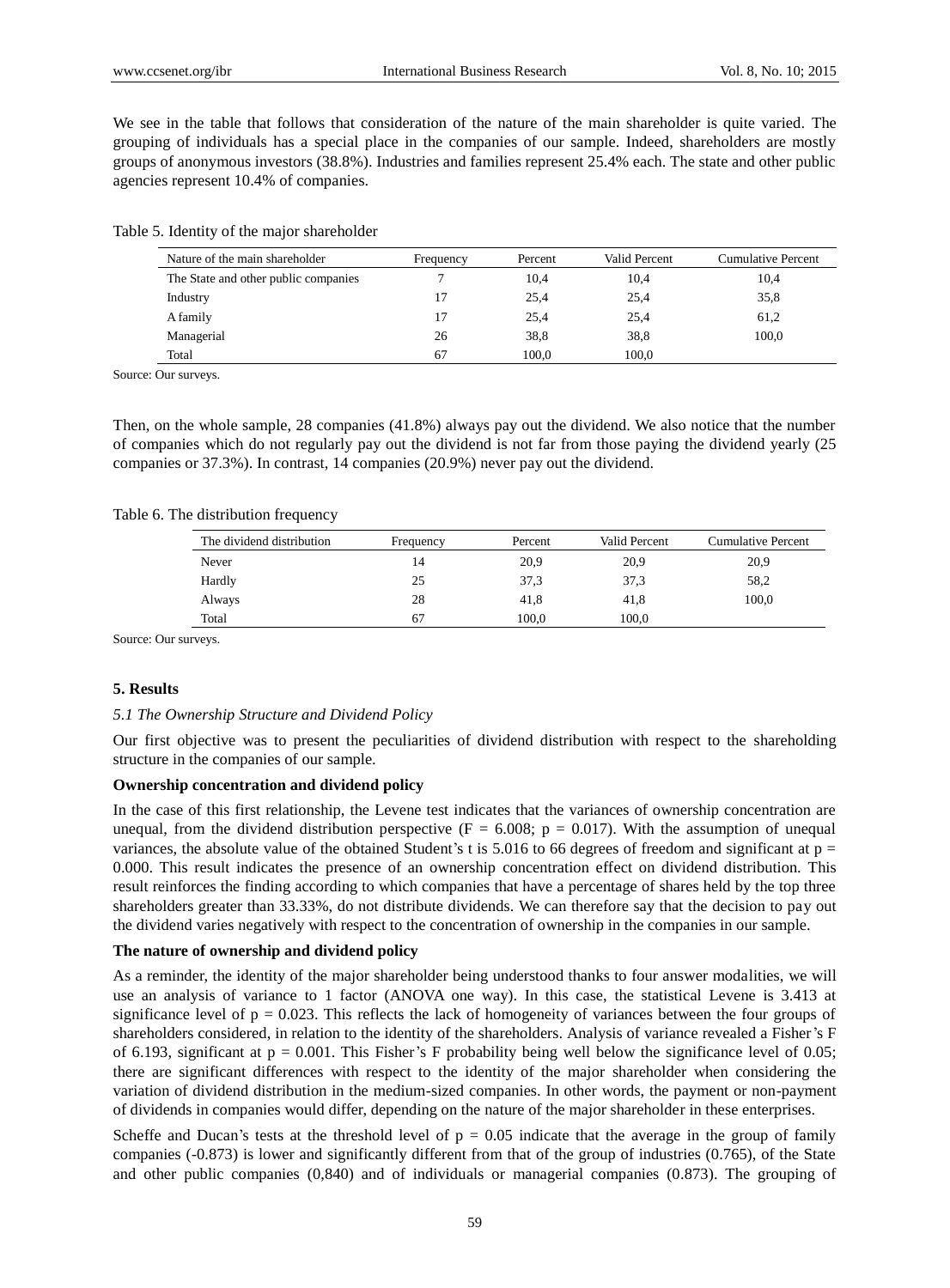managerial companies, of industrial and State companies, therefore, present high aptitudes in the distribution of dividend compared to companies with family ownership.

## *5.2 Model Specification*

The second objective of our work is to check if there is a significant relationship between the financial performance of Cameroonian companies and two variables related to the ownership structure, i.e. the concentration and nature of ownership (shareholding).

5.2.1 The Relationship between the Nature of the Shareholder and the Financial Performance of Cameroonian Companies

In our model, we put forth the first hypothesis (H1): **The nature of ownership positively influences the financial performance of Cameroonian companies in a dividend distribution environment**. Here, it is all about questioning oneself on the changes in performance due to changes in the nature of the major shareholder of the company during a given period. We used analysis of variance to 1 factor (ANOVA one way). The following table shows the results obtained at the end of this analysis.

Table 7. Analysis of variance with one factor between the variation in financial performance and the identity of the major shareholder

|                          | Test of the homogeneity of variances |      |       |              |                | <b>ANOVA</b> |                 |       |       |
|--------------------------|--------------------------------------|------|-------|--------------|----------------|--------------|-----------------|-------|-------|
|                          |                                      |      |       | <b>ROA</b>   | Sum of squares | Dof          | Mean of Squares | F     | Sign. |
| Levene'sStatistic<br>(F) | dof1                                 | dof2 | Sign. | Inter-groups | 8.707          |              | 2.902           | 4.915 | 0,004 |
|                          |                                      |      |       | Intra-groups | 37,203         | 63           | 0.591           |       |       |
| 6,105                    | 3                                    | 63   | 0.001 |              |                |              |                 |       |       |
|                          |                                      |      |       | Total        | 39,075         | 66           |                 |       |       |

Source: Our survey.

In this case, the Levene statistic is  $6.105$  at the significance level of  $p = 0.001$ . This result reflects the lack of homogeneity of variances between the four groups of shareholders considered, with respect to the identity of the shareholders. Analysis of variance revealed a Fisher's F of 4.915, significant at  $p = 0.004$ . This probability of Fisher's F being well below the level of significance of 0.05, there are significant differences in terms of the variation in financial performance between the medium-sized companies with respect to the nature or identity of the main shareholder. In other words, the performance or lack of performance in companies would differ depending on the identity of the major shareholder in the said companies.

Scheffe and Ducan's tests at the threshold level of  $p = 0.05$  indicate that the mean in the group of the state-owned and other public companies (-1.034) is lower and significantly different from that of the group of industries (0.882) and family businesses (1,034). In the companies of our sample, managerial ownership has no impact on financial performance. The grouping of family businesses, of industries, therefore, present strong abilities to perform, compared to companies with state ownership. Also, we notice that family businesses are more efficient than other types of businesses in a dividend distribution environment.

In light of this result, we can say that H1 is confirmed.

5.2.2 Study of the Relationship between Financial Performance of the Company and Shareholding Concentration

In our model, we put forth the second hypothesis (H2): "**The performance of Cameroonian companies is positively associated to the concentration of shareholding in a dividend distribution environment**". A mean comparison test was carried out on variables apprehending the concentration of shareholding and the performance of companies. The results are interpreted in the light of Student's t for a chosen significance level. The following table shows the results obtained.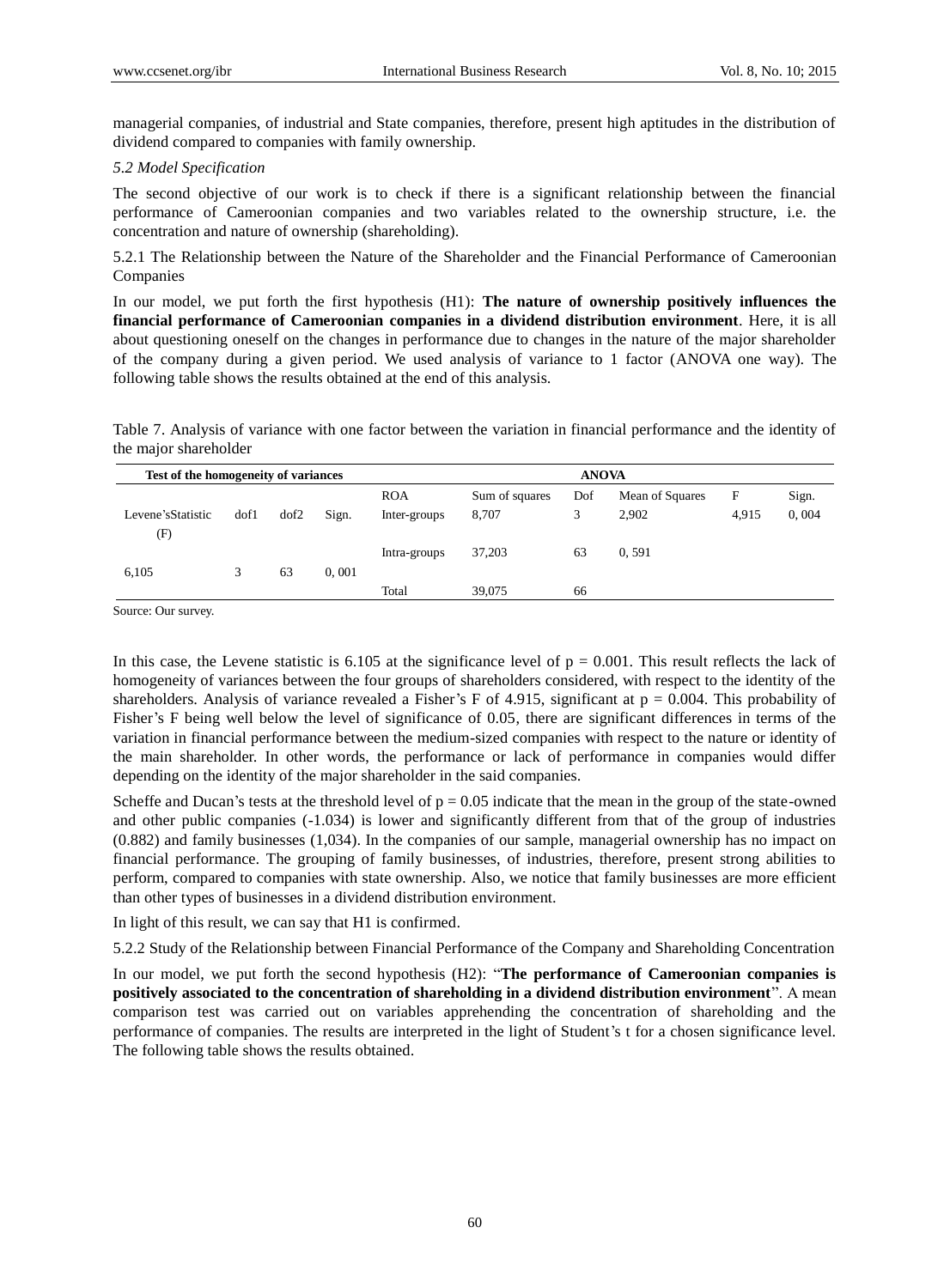| Mean comparison test              |                                            | Levene's test on the<br>inequality of variances |       | T-testfor the equality of means |        |                     |                    |                                     |          |                                             |
|-----------------------------------|--------------------------------------------|-------------------------------------------------|-------|---------------------------------|--------|---------------------|--------------------|-------------------------------------|----------|---------------------------------------------|
|                                   |                                            | F                                               | Sig.  | t                               | dof    | Sig.<br>(bilateral) | Mean<br>difference | Standard<br>deviation<br>difference |          | Confidence gap,<br>95% of the<br>difference |
|                                   |                                            |                                                 |       |                                 |        |                     |                    |                                     | Inferior | Superior                                    |
| <b>Return on</b><br><b>Assets</b> | Equal<br>variances<br><b>Hypothesis</b>    | 3,499                                           | 0.066 | $-2,785$                        | 65     | 0,007               | $-0,542$           | 1,95                                | $-0,931$ | $-0,153$                                    |
| (ROA)                             | Uneqqual<br>variances<br><b>Hypothesis</b> |                                                 |       | $-2.747$                        | 58,552 | 0,008               | $-0.542$           | 0,197                               | $-0.937$ | $-0.147$                                    |

Table 8. Mean comparison test between the financial performance of companies and the concentration of shareholding

Source: Our surveys.

Reading the table above, we notice that the Levene test indicates that the variances are equal from a concentrated shareholding to a dispersed one, from the net income's perspective  $(F = 3.499$  at  $p = 0.066$ ). In the case of an assumption of equal variances, the value of the Student's t is 2.785 at 65 degrees of freedom and significant at p = 0.007. This result reflects the absence of a significant effect of shareholding concentration on financial performance. This result reinforces the finding that performance is crucial for all businesses, regardless of shareholding concentration.

In light of this result, we deduce that **our hypothesis H2 is not validated**.

## **6. Interpretation of Results**

A descriptive analysis of companies on the basis of performance reveals differences. We noticed that financial performance is unanimously recognized as a priority decision for companies. With the exception of 15 companies (representing 22.4%) which have an unsatisfactory performance, the majority of companies in our sample either have a stable or a satisfactory performance. With respect to our first objective, analysis of companies according to dividend distribution reveals differences. We also note that the distribution of dividend is unanimously recognized as a priority decision for companies. With the exception of 14 companies (representing 20.9%) which never pay out the dividend, most of the companies in our sample always or sometimes pay out the dividend, despite the embryonic state of the financial market. On the other hand, exceptional dividend payments are not yet part of the customs of Cameroonian companies. Therefore, companies prefer giving cash directly (distribution of cash dividend) to shareholders. But the main objective of this study was to compare the financial performance of companies with respect to their ownership (shareholding) structure. The nature and concentration of shareholding have been identified and we have tested their explanatory power.

Indeed, the existence of a concentrated ownership structure reduces conflicts of interest between the different stakeholders and therefore reduces agency costs inherent to these conflicts. Thus, our statistical test reveals a Student's t of 2.785 at 65 degrees of freedom and significant at  $p = 0.007$ . This value does not reflect the presence of a significant effect of shareholding concentration on financial performance.

In addition it reinforces the finding that the positive relationship between shareholding concentration and performance is observed when the concentration is high. Also, in a context where most companies pay out the dividend and that the shareholding is slightly concentrated in the hands of the top three shareholders, we indeed see no effect. This is in contradiction with the formulated hypothesis. This result is consistent with those found in the works of Demsetz and Villalonga (2001) in the United States and Sahut and Gharbi (2010) in France which tend to suggest that there is no link between the concentration of capital and the performance of companies.

Our study on Cameroonian companies confirms the positive influence of the nature of ownership (family shareholding) on financial performance, as highlighted by the majority of studies. Indeed, our results are similar to those revealed by Margaritis and Psillaki (2010). According to Allouche and Amann (1998), trust would be a key factor in explaining the performance of family firms. This trust would be found between managers and employees within the family business, as well as between the family business and its stakeholders. In addition, we notice that companies seek to reduce the level of dividend in order to avoid resorting to external funding and the transaction costs associated to it. To this end, the prudence of company executives leads them to prefer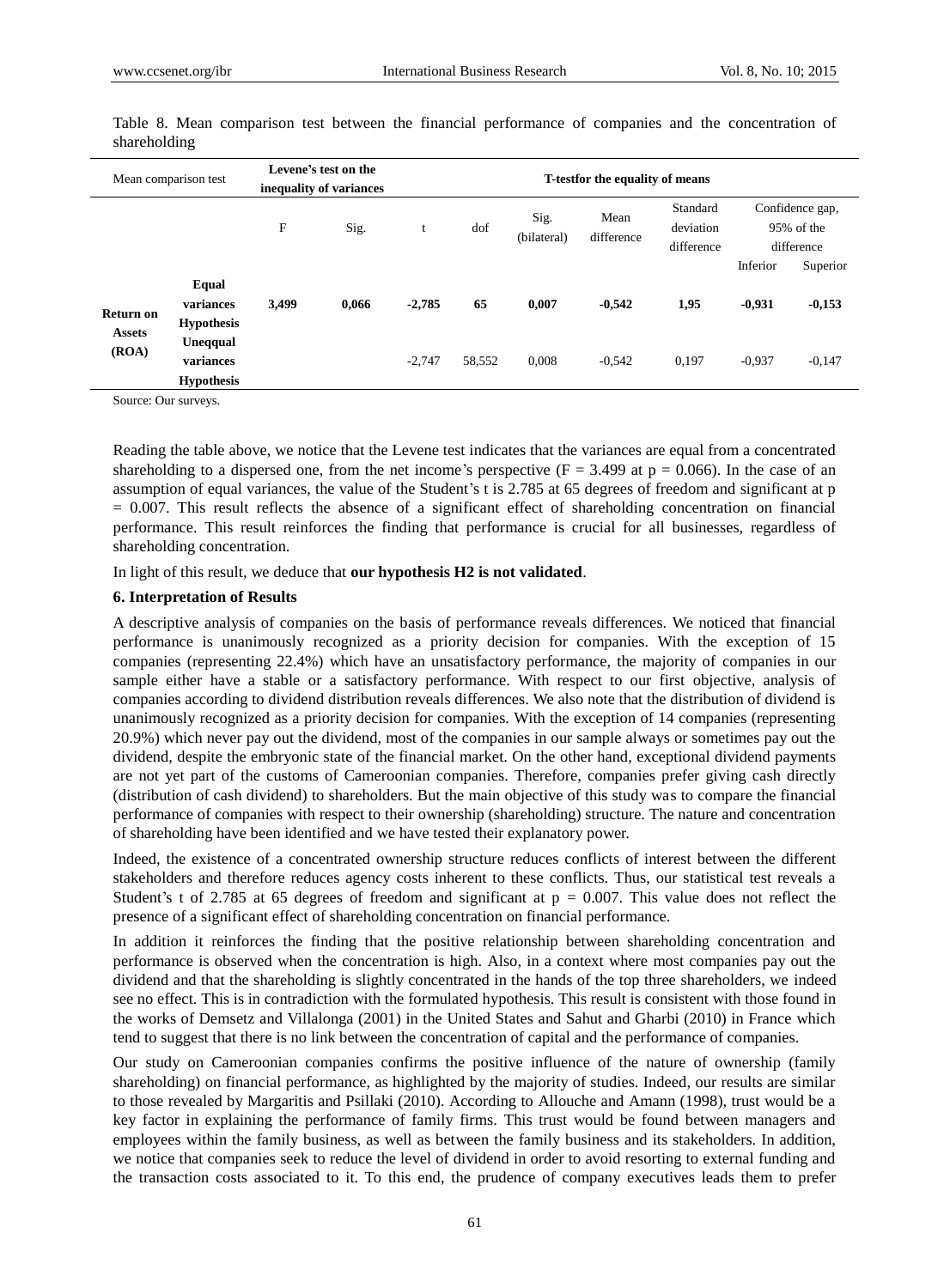self-funding.

## **7. Conclusion**

The main objective of our research was to study the link between financial performance and ownership structure in unlisted Cameroonian companies. This study seemed interesting to us for many reasons. Firstly, literature analysis suggests a complex relationship which depends on the context of the study. However, the Cameroonian context, characterized by a high concentration of shareholding and a strong presence of the family shareholders, has not been explored much. Finally, our research focuses on both the concentration and nature of the shareholding, and considers different categories of shareholders: family, industrial, managerial and state.

Using a sample of 67 unlisted companies, this study analysed the relationship between ownership structure and financial performance in a dividend distribution context. Indeed, through our first research question, we wanted to highlight the specificities of the payment or non-payment of dividends in Cameroonian companies. Descriptive analysis was carried out to show the specificities of distribution in Cameroonian companies. Thus, results related to the distribution frequency indicate that some companies always pay out (every year) or sometimes pay out (after a certain number of years) the dividend. Others on the other hand never pay cash to investors (41.8% companies always pay out the dividend, 37.3% of companies sometimes pay out and 20.9% of businesses never pay out the dividend). In addition, we found out, on one hand, that there was a negative relationship between dividend policy and shareholding concentration and, on another hand that, family businesses do not pay out the dividend.

This study also reveals that the concentration of ownership (shareholding) has no effect on financial performance. It clearly shows that family ownership is a factor, positively related to the financial performance of companies. The results of the study are similar to those of other studies conducted in developed countries where most of the companies are listed. It will be important therefore, for Cameroonian managers to be attentive to their shareholders. That means satisfying not only their desires in terms of the distribution of profits (so as to ensure the reduction of conflicts of interest between major and minor shareholders and executives) but also their desire to perform.

This work presents some limitations. We have not considered all the factors related to governance such as debt, the legislation, the role of the board, etc. It would be interesting to consider these variables in future research.

#### **References**

- Al Farooque, O., Van Zijl, T., Dunstan, K., & Waresul Karim, A. K. M. (2007). Ownership structure and corporate performance: Evidence from Bangladesh. *Asia-Pacific Journal of Accounting and Economics, 14*, 127-150.<http://dx.doi.org/10.1080/16081625.2007.9720792>
- Allouche, J., & Amann, B. (1998). La confiance: Une explication des performances des entreprises familiales. *Économies & Sociétés, 32*, 129-154.
- Alonso-Bonis, S., & De Andrés-Alonso, P. (2007). Ownership structure and performance in large spanish companies: Empirical evidence in the context of an endogenous relation. *Corporate Ownership and Control, 4*(4), 206-216.
- Anderson, R., & Reeb, D. (2003). Founding-family ownership and firm performance: Evidence from the S&P 500. *Journal of Finance, 58*(3), 1301-1327. <http://dx.doi.org/10.1111/1540-6261.00567>
- Berle, A., & Means, G. (1932). *The Modern Corporation and Private Property, Harcourt, Brace and World.* New York.
- Burkart, M., Panunzi, F., & Shleifer, A. (2003). Family firms. *Journal of Finance , 58*(5), 2167-2201. <http://dx.doi.org/10.1111/1540-6261.00601>
- Boubakri, N., Cosset, J. C., & Guedhami, O. (2005). Investor protection, corporate governance and privatization. *Journal of Financial Economics, 76*, 369-300. <http://dx.doi.org/10.1016/j.jfineco.2004.05.003>
- Calvi-Reveyron, M. (2000). Le capitalisme familial, dans un contexte français, induit-il moins de dividendes que les autres formes d'actionnariat? *Finance Contrôle Stratégie, 3*(1), 81-116.
- Charreaux, G. (1991). Structures de propriété, relations d'agence et performances financières. *Revue économique*, (3), 521-552.
- Craswell, A. T., Taylor, S. L., & Saywell, R. A. (1997). Ownership structure and corporate performance: Australian evidence. *Pacific-Basin Finance Journal, 5*, 301-323. [http://dx.doi.org/10.1016/S0927-538X\(96\)00028-5](http://dx.doi.org/10.1016/S0927-538X(96)00028-5)
- Denis, D., & McConnell, J. (2003). International corporate governance. *Journal of Financial & Quantitative Analysis, 38*(1), 1-36. http://dx.doi.org/10.2307/4126762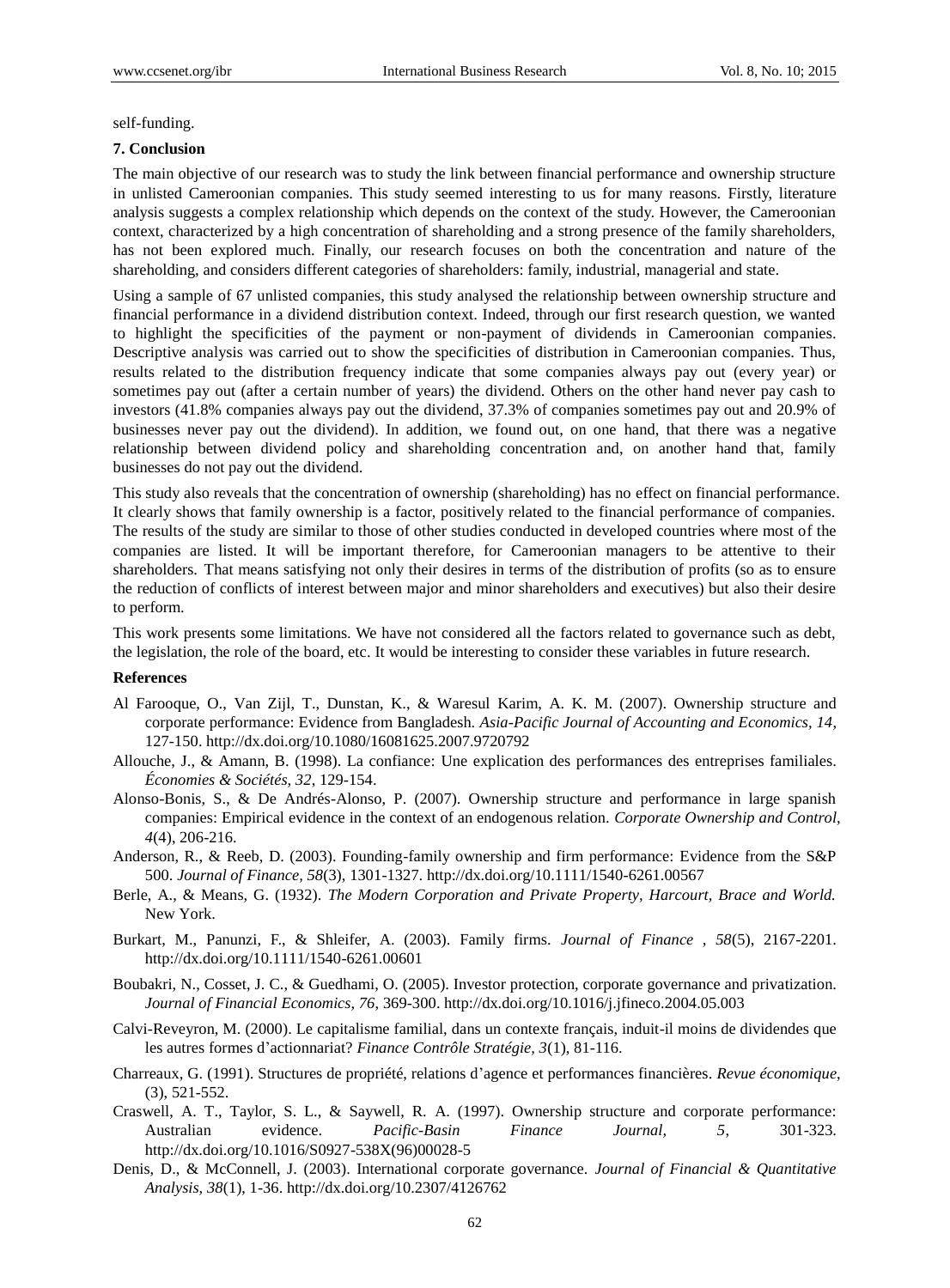- Daniels, R. J., & Halpern, P. (1996). Too close for comfort: the role of the closely held public corporation in the Canadian economy and the implications for public policy. *Te Canadian Business Law Journal,* (28), 11-62.
- Demsetz, H., & Lehn, K. (1985). The structure of corporate ownership: causes and consequences. *Journal of Political Economy, 93*(6), 1155-1177. <http://dx.doi.org/10.1086/261354>
- Dempsey, S., & Laber, G. (1992). Effects of agency and transactions costs on dividend payout ratios: Further evidence of the agency-transactions cost hypothesis. *Journal of Financial Research, 50*, 317-321. <http://dx.doi.org/10.1111/j.1475-6803.1992.tb00115.x>
- Demsetz, H., & Villalonga, B. (2001). Ownership structure and corporate performance. *Journal of Corporate Finance, 7*, 209-233. [http://dx.doi.org/10.1016/S0929-1199\(01\)00020-7](http://dx.doi.org/10.1016/S0929-1199(01)00020-7)
- Djelassi, M. (1996). Structure de propriété, relation d'agence et performance des firmes françaises cotées en bourse. *Journal de la Société de Statistique de Paris, 137*(3), 51-77.
- Du Boys, C. (2007). Rôle des conflits d'agence, de la structure d'actionnariat et des mécanismes de gouvernance sur les politique de distribution. Application aux décisions de dividende et de rachat d'actions des sociétés françaises cotées. Thèse de Doctorat ès Sciences de Gestion, Université Paul Cézane, Aix- Marseille III-I.A.E, sous la direction de P. BATTEAU.
- Faccio, M., & Lang, L. (2002). The ultimate ownership of Western European corporations. *Journal of Financial Economics, 65*(3), 365-395. [http://dx.doi.org/10.1016/S0304-405X\(02\)00146-0](http://dx.doi.org/10.1016/S0304-405X(02)00146-0)
- Fama. E. F., & Jensen, M. C. (1983). Separation of ownership and control. *Journal of Law and Economics, 26*(2), 301-325. <http://dx.doi.org/10.1086/467037>
- Feudjo, J. R. (2006). Gouvernance et performance des entreprises camerounaises: Un univers de paradoxes. *Cahier électroniques du CRECCI,* (21).
- Gallo, M., & Vilaseca, A. (1996). Finance in Family Business. *Family Business Review, 9*(4), 387-405. <http://dx.doi.org/10.1111/j.1741-6248.1996.00387.x>
- Gugler, K., & Yurtoglu, B. (2003). Corporate governance and dividend payout policy in Germany. *European Economic Review,* 731-758. [http://dx.doi.org/10.1016/S0014-2921\(02\)00291-X](http://dx.doi.org/10.1016/S0014-2921(02)00291-X)
- Gomez, P. Y. (1996). *Le Gouvernement de l'entreprise-Modèles économiques de l'entreprise et pratiques de gestion.* Inter Editions, Paris.
- Grullon, G., & Michaely, R. (2004). The Information content of share repurchase program. *Journal of Finance,* (59), 651-680. <http://dx.doi.org/10.1111/j.1540-6261.2004.00645.x>
- Hu, A., & Kumar, P. (2004). Managerial entrenchment and payout policies. *Journal of Financial and Quantitative Analysis, 39*, 759-790. <http://dx.doi.org/10.1017/S0022109000003203>
- Jensen, M., & Meckling, W. (1976). Theory of the Firm: Managerial behavior, agency costs and ownership structure. *Journal of Financial Economics, 3*(4), 305-360. [http://dx.doi.org/10.1016/0304-405X\(76\)90026-X](http://dx.doi.org/10.1016/0304-405X(76)90026-X)
- Khanna, T. (2000). Business groups and social welfare in emerging markets: Existing evidence and unanswered questions. *European Economic Review, 44*, 748-761. [http://dx.doi.org/10.1016/S0014-2921\(99\)00059-8](http://dx.doi.org/10.1016/S0014-2921(99)00059-8)
- Kirchmaier, T., & Grant, J. (2005). Corporate ownership structure and performance in Europe. *European Management Review, 2*(3), 231-245. <http://dx.doi.org/10.1057/palgrave.emr.1500043>
- Kouki, M., & Guizani, M. (2009). Ownership structure and dividend policy evidence from the Tunisian stock market. *European Journal of Scientific Research, 25*(1), 42-53.
- Latrous, I. (2004). *Conflits actionnaires de contrôle et actionnaires minoritaires, bénéfice privé et endettement des firmes françaises cotées.* PRISM, Université Paris I Panthéon Sorbonne.
- Leach, P., & Al. (1990). *Managing the family business in the UK: A stoyhayward survey in conjunction with the London Business School*. London: Stoy Hayward.
- Lloyd, W., Jahara, J., & Page, D. (1985). Agency Costs and Dividend Payout Ratio. *Quarterly Journal of Business and Economics, 24*, 19-29. <http://dx.doi.org/10.1111/j.1540-6288.1985.tb00256.x>
- Maï Django Wambé, T., & Tsapi, V. (2013). Determinants of dividend distribution in Cameroonian companies. *African Journal and Business Management, 7*(7), 579-590.
- Markin, A. (2004). *Family ownership and firm performance in Canada.* Working Paper, Simon Fraser University.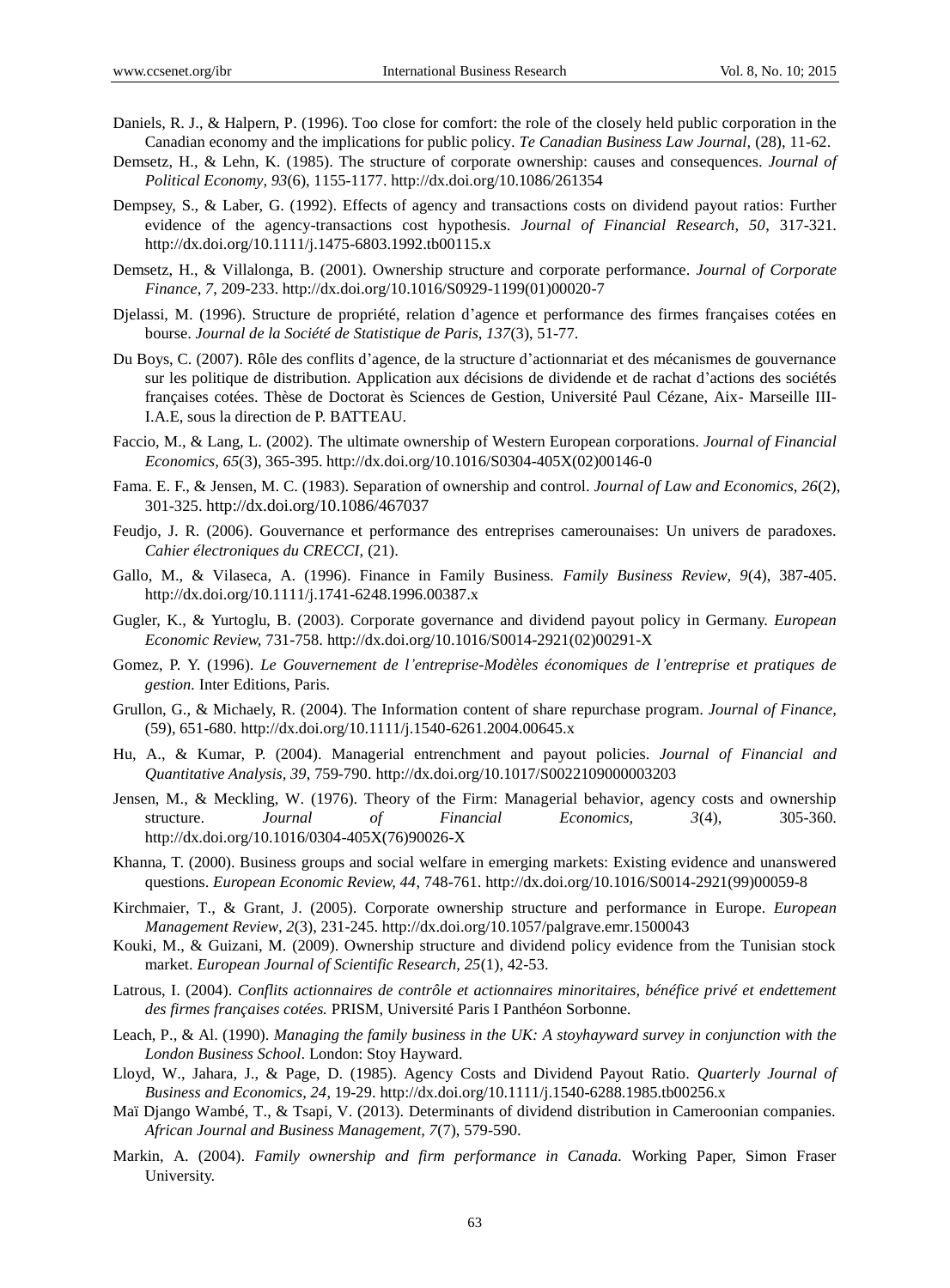- Margaritis, D., & Psillaki, M. (2010). Capital structure, equity ownership and firm performance. *Journal of Banking & Finance, 34*, 621-632. <http://dx.doi.org/10.1016/j.jbankfin.2009.08.023>
- Maury, B., & Pajuste, A. (2002). Controlling shareholders, agency problem and dividend policy in finlang. *The Finish Journal of Business Economics, 51*(1).
- Maury, B. (2006). Family ownership and firm performance: empirical evidence from Western European corporations. *Journal of Corporate Finance, 12*, 321-341. <http://dx.doi.org/10.1016/j.jcorpfin.2005.02.002>
- Montandrau, S. (2004). *Activisme des Investisseurs Institutionnels, Gouvernement D'entreprise et Richesse de L'actionnaire: Le Cas des Alertes de L'afg-Assfi sur les Sociétés Françaises Cotées*. Thèse de Doctorat, Université d'Aix Marseille III - IAE Aix en Provence, sous la direction de P. Batteau.
- Morck, R., Scheifer, A., & Vishny, R. W. (1988). Management ownership and market valuation. *Journal of Financial Economics, 20*(1), 293-315. [http://dx.doi.org/10.1016/0304-405X\(88\)90048-7](http://dx.doi.org/10.1016/0304-405X(88)90048-7)
- Morck, R., & Yeung, B. (2003). *Corporate governance and family control.* Discussion Paper No. 1, Global Corporate Governance Forum.
- Noronha, G. M., Shome, D. K., & Morgan, G. E. (1996). The Monitoring Rationale for Dividends and the Interaction of Capital Structure and Dividend Decisions. *Journal of Banking and Finance, 20*, 439-455. [http://dx.doi.org/10.1016/0378-4266\(95\)00010-0](http://dx.doi.org/10.1016/0378-4266(95)00010-0)
- Palmer, J. (1973). The profit-performance effects of the separation of ownership from control in large U.S. industrial corporations. *Bell Journal of Economics and Management Science 4* (Spring), 293-303. <http://dx.doi.org/10.2307/3003151>
- Poulain-Rehm, T. (2000). *Contribution à la connaissance de la politique de stock-options des entreprises françaises cotées: Approche quantitative et qualitative.* Thèse de Doctorat ès Sciences de Gestion, Université Montesquieu -Bordeaux IV.
- Poulain-Rehm, T. (2005). L'impact de L'affectation du Free Cash Flow sur la Création de Valeur Actionnariale: Le Cas de la Politique D'endettement et de Dividendes des Entreprises Françaises Cotées. *Finance Contrôle Stratégie, 8*.
- Romieu, N., & Sassenou, N. (1996). *Quels liens établir entre la structure d'actionnariat de la firme et ses performances économiques et financières?* Bordeaux, Caisse des dépôts et consignations, Flash No. 96, 1-5.
- Rozeff, M. S. (1982). Growth, beta and agency costs as determinants of dividend payout ratios. *Journal of Financial Research,* 249-259. <http://dx.doi.org/10.1111/j.1475-6803.1982.tb00299.x>
- Renneboog, L., & Trojanowski, G. (2007). Control Structure and Payout Policy. *Managerial Finance, 33*(1), 43-46. <http://dx.doi.org/10.1108/03074350710715809>
- Sahut, J. M., & Gharbi, H. O. (2010). Institutional Investors' Typology and Firm Performance: The case of French firms. *International Journal of Business, 15*(1), 33-50.
- Severin, E., & Dhennin, S. (2003). Structure du capital et mesures de la restructuration. *Finance, Contrôle, Stratégie, 6*(1), 155-186.
- Shabou, R. (2003). Nature des détenteurs de blocs de contrôle, mécanismes de contrôle et performance financière des entreprises tunisiennes. *Revue Gestion 2000*, 125-144.
- Sorensen, R. (1974). The separation of ownership and control and firm performance: An empirical analysis. *Southern Economic Journal, 40*, 145-148[. http://dx.doi.org/10.2307/1056107](http://dx.doi.org/10.2307/1056107)
- Sraer, D., & Thesmar, D. (2007). Performance and Behavior of Family Firms: Evidence from the French Stock Market. *Journal of the European Economic Association.* <http://dx.doi.org/10.1162/JEEA.2007.5.4.709>
- Stouraitis, A., & Wu, L. (2004). *The impact of ownership structure on the dividend policy of Japanese firms with free cash flow problem.* Conférence de l'Association Française de Finance.
- Thomsen, S., & Pedersen, T. (2000). Ownership structure and economic performance in the largest European companies. *Strategic Management Journal, 21*, 689-705. [http://dx.doi.org/10.1002/\(SICI\)1097-0266\(200006\)21:6<689::AID-SMJ115>3.0.CO;2-Y](http://dx.doi.org/10.1002/(SICI)1097-0266(200006)21:6%3C689::AID-SMJ115%3E3.0.CO;2-Y)
- Wanda, R. (2001). *Structure financière et performance des entreprises dans un contexte sans marché financier: le cas du Cameroun.* Revue du financier.